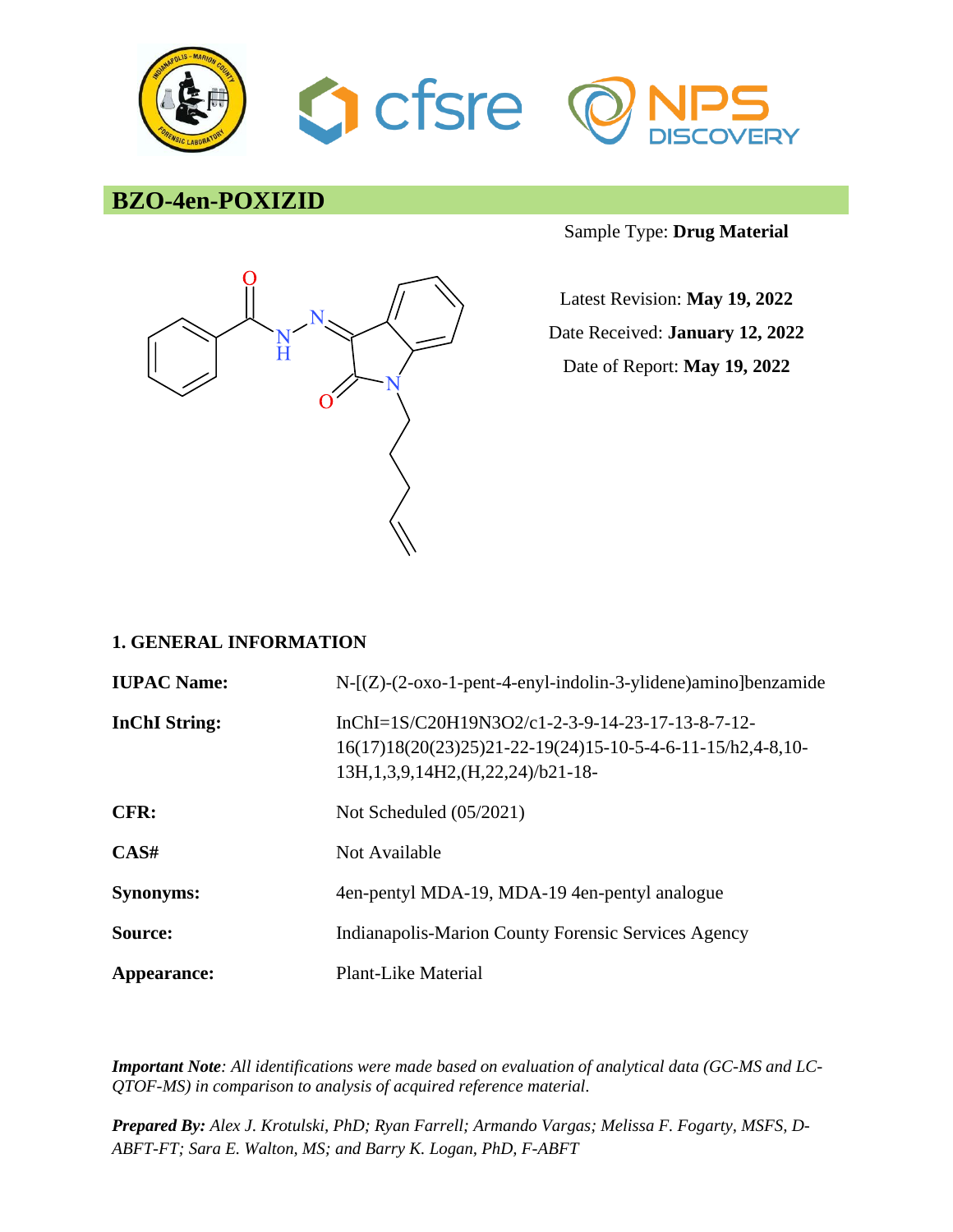### **2. CHEMICAL AND PHYSICAL DATA**

### **2.1 CHEMICAL DATA**

| Form | <b>Chemical</b>           | <b>Molecular</b> | <b>Molecular Ion</b> | <b>Exact Mass</b> |
|------|---------------------------|------------------|----------------------|-------------------|
|      | Formula                   | Weight           | $\mathbf{[M^{+}]}$   | $[M+H]^{+}$       |
| Base | $\rm{C_{20}H_{19}N_3O_2}$ | 333.4            | 333                  | 334.1550          |

### **3. BRIEF DESCRIPTION**

BZO-4en-POXIZID is classified as a synthetic cannabinoid. Synthetic cannabinoids have been reported to cause psychoactive effects similar to delta-9-tetrahydrocannabinol (THC). Synthetic cannabinoids have caused adverse events, including deaths, as described in the literature. Closely related analogue BZO-HEXOXIZID (MDA 19) was synthesized and studied in the late 2000's by scientists at the University of Texas M. D. Anderson Cancer Center.<sup>1,2,3</sup> BZO-HEXOXIZID is reported to be a potent and selective cannabinoid receptor  $2$  (CB<sub>2</sub>) agonist. Several closely related analogues make up this new generation of synthetic cannabinoids, some of which have been studied and reported.3,4 Scientists at Cayman Chemical and the CFSRE developed a new naming convention for this subclass, calling these new drugs the "OXIZIDs".<sup>5</sup> OXIZID represents the core/linker region of this new synthetic cannabinoid structure. The OXIZID subclass recently emerged among the recreation drug supply internationally, seemingly as replacements after a synthetic cannabinoid class-wide ban implemented by China in July 2021 which included most traditional indole and indazole structural scaffolds.<sup>6</sup> To date, multiple OXIZID analogues have been identified worldwide, most of which are unstudied with pharmacological and human effects undetermined. Currently, no analogues of the OXIZID subclass are scheduled substances in the United States.

| <b>BZO-HEXOXIZID</b>                                                         | <b>BZO-POXIZID</b>                                                    | 5F-BZO-POXIZID                                                                                                          | <b>BZO-4en-POXIZID</b>                                                          |
|------------------------------------------------------------------------------|-----------------------------------------------------------------------|-------------------------------------------------------------------------------------------------------------------------|---------------------------------------------------------------------------------|
|                                                                              |                                                                       |                                                                                                                         |                                                                                 |
| $(Z)$ - $N'$ - $(1$ -HEXyl-2-OXoIndolin-<br>3-ylidene) <b>BenZOhydraZIDe</b> | $(Z)$ - $N'$ - $(1$ -Pentyl-2-OXoIndolin-<br>3-ylidene)BenZOhydraZIDe | $(Z)$ - $N'$ - $(1$ - $(5$ - <b>F</b> luoro <b>P</b> entyl-2-<br><b>OX</b> oIndolin-3-ylidene)<br><b>BenZOhydraZIDe</b> | $(Z)-N'-(1-Pent-4-env1-2-$<br>$OXoIndolin-3-$<br>ylidene) <b>BenZOhydraZIDe</b> |
| Name: <b>BZO-HEXOXIZID</b>                                                   | Name: <b>BZO-POXIZID</b>                                              | Name: 5F-BZO-POXIZID                                                                                                    | Name: BZO-4en-POXIZID                                                           |
| Synonyms: MDA-19,<br><b>MDA19, MDA19</b>                                     | Synonyms: 5C-MDA-19,<br><b>MDA-19 pentyl analogue</b>                 | Synonyms: 5F-MDA-19,<br><b>MDA-19 5-fluoropentyl analogue</b>                                                           | Synonyms: 4en-pentyl MDA-19,<br>MDA-19 4en-pentyl analogue                      |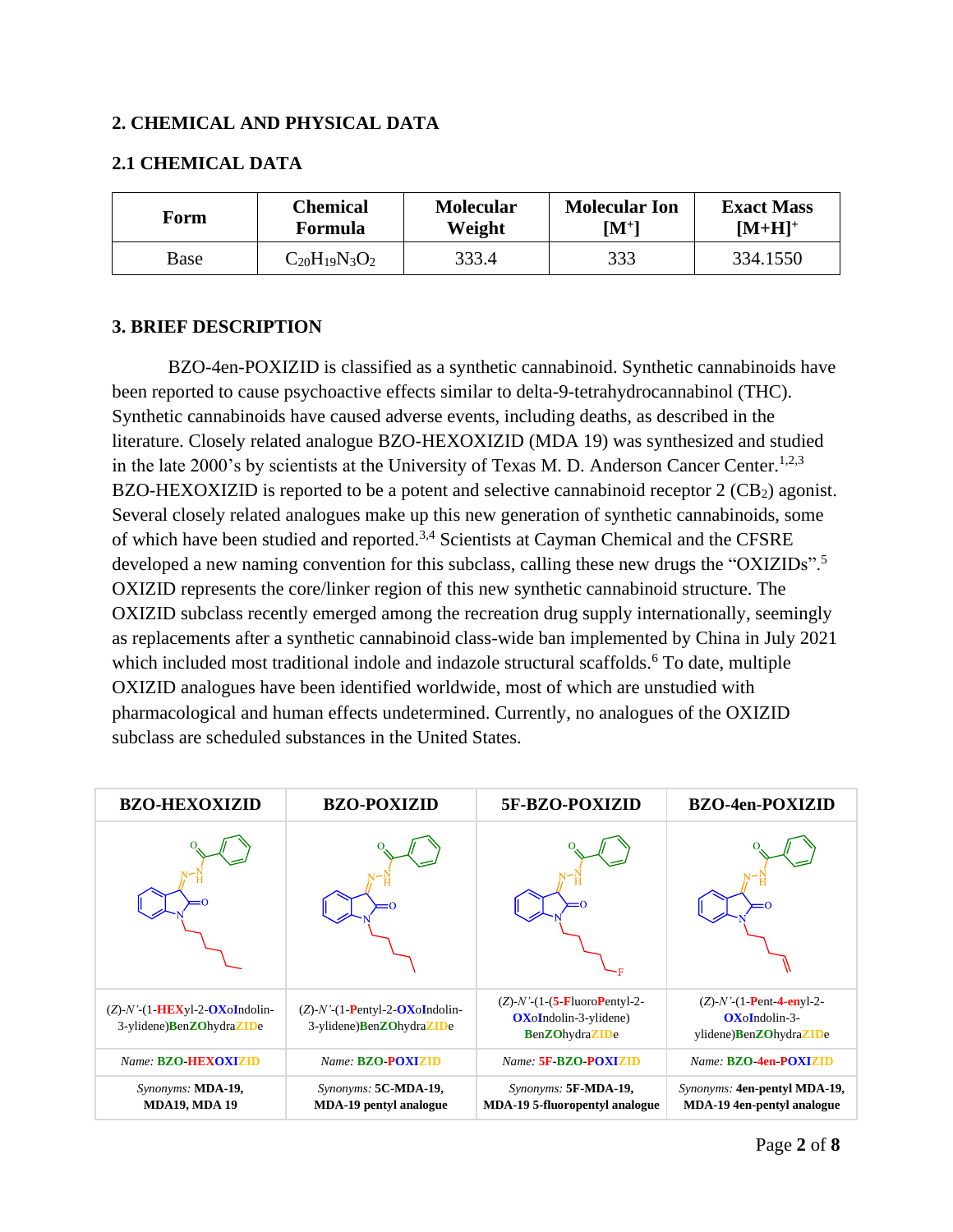# **4. ADDITIONAL RESOURCES**

- 1. Attala MN, Daiz P. (2009) Patent WO2009012227A1. Hydrazone Modulators of Cannabinoid Receptors.<https://patents.google.com/patent/US20180200225A1/en>
- 2. Xu JJ, Diaz P, Astruc-Diaz F, Craig S, Munoz E, Naguib M. (2010) Pharmacological characterization of a novel cannabinoid ligand, MDA19, for treatment of neuropathic pain. *Anesthesia and Analgesia*. 111, 99–109. <https://pubmed.ncbi.nlm.nih.gov/20522703/>
- 3. Diaz P, Xu J, Astruc-Diaz F, Pan H, Brown DL, Naguib M. (2008) Design and Synthesis of a Novel Series of N-Alkyl Isatin Acylhydrazone Derivatives that Act as Selective Cannabinoid Receptor 2 Agonist for the Treatment of Neuropathic Pain. *J. Med. Chem*. 2008, 51, 4932–4947.<https://pubs.acs.org/doi/10.1021/jm8002203>
- 4. Diaz P, Phatak SS, Xu J, Astruc-Diaz F, Cavasotto CN, and Naguib M. (2009) 6-Methoxy-Nalkyl Isatin Acylhydrazone Derivatives as a Novel Series of Potent Selective Cannabinoid Receptor 2 Inverse Agonists: Design, Synthesis, and Binding Mode Prediction. *J. Med. Chem*. 52, 433–444.<https://pubs.acs.org/doi/10.1021/jm801353p>
- 5. Robert M. Schelkun, Alex J. Krotulski, Donna M. Iula, and Barry K. Logan. (2021) New Systematic Naming for Synthetic Cannabinoid "MDA-19" and Its Related Analogues: BZO-HEXOXIZID, 5F-BZO-POXIZID, and BZO-POXIZID. *Center for Forensic Science Research and Education*. [https://www.npsdiscovery.org/new-systematic-naming](https://www.npsdiscovery.org/new-systematic-naming-for-synthetic-cannabinoid-mda-19-and-its-related-analogues-bzo-hexoxizid-5f-bzo-poxizid-and-bzo-poxizid/)[for-synthetic-cannabinoid-mda-19-and-its-related-analogues-bzo-hexoxizid-5f-bzo](https://www.npsdiscovery.org/new-systematic-naming-for-synthetic-cannabinoid-mda-19-and-its-related-analogues-bzo-hexoxizid-5f-bzo-poxizid-and-bzo-poxizid/)[poxizid-and-bzo-poxizid/](https://www.npsdiscovery.org/new-systematic-naming-for-synthetic-cannabinoid-mda-19-and-its-related-analogues-bzo-hexoxizid-5f-bzo-poxizid-and-bzo-poxizid/)
- 6. Cui-Mei Liu, Zhen-Dong Hua, Wei Jia, Tao Li. (2021) Identification of AD-18, 5F-MDA-19, and pentyl MDA-19 in seized materials after the class-wide ban of synthetic cannabinoids in China. *Drug Test Anal*.<https://doi.org/10.1002/dta.31858>
- 7. M. H. Deventer, K. Van Uytfanghe, I. M. J. Vinckier, F. Reniero, C. Guillou, C. P. Stove. (2022) Cannabinoid receptor activation potential of the next generation, generic ban evading OXIZID synthetic cannabinoid receptor agonists. *Drug Test Anal.*  <https://doi.org/10.1002/dta.3283>

<https://www.caymanchem.com/product/35503/bzo-4en-poxizid>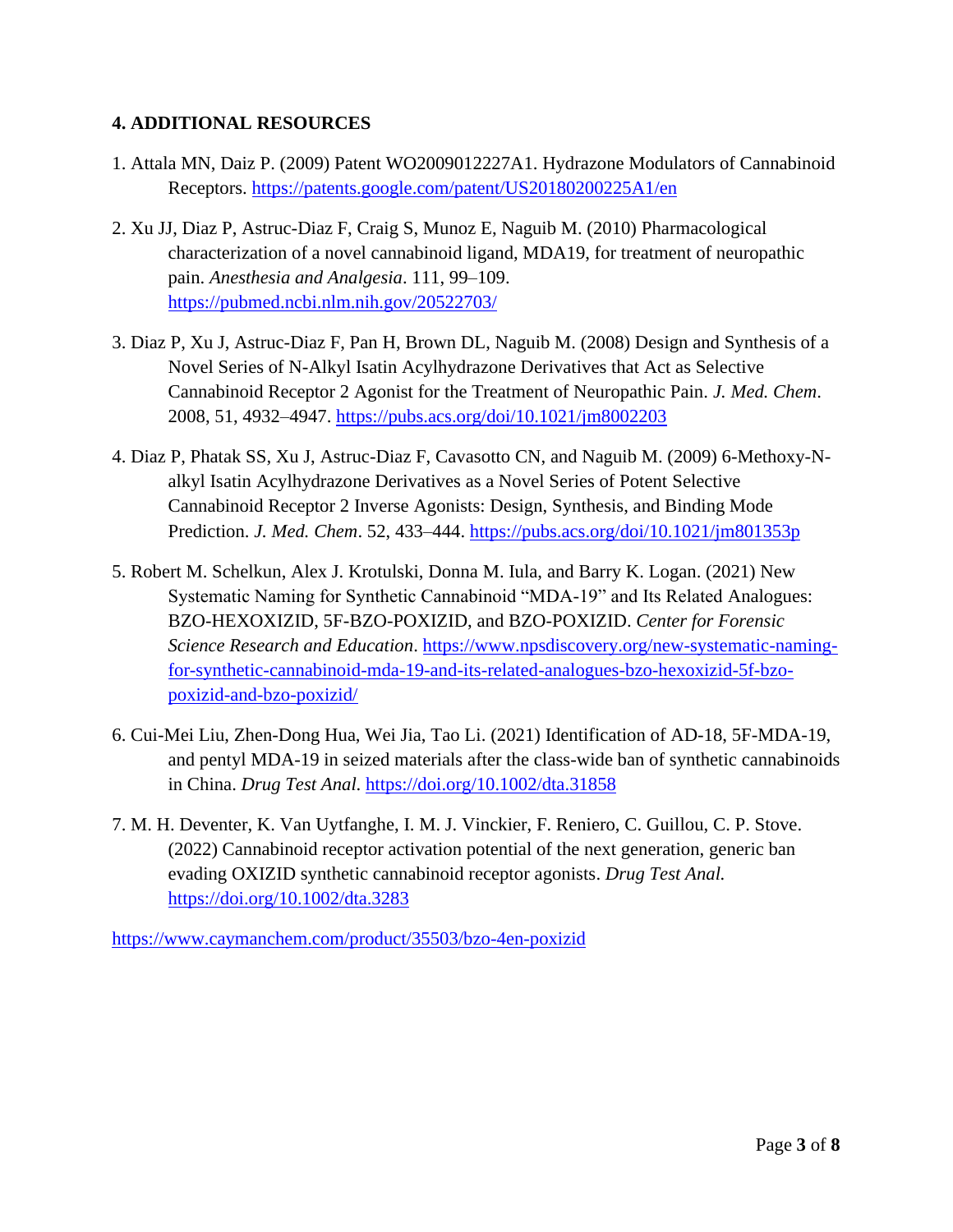# **5. QUALITATIVE DATA**

# **5.1 GAS CHROMATOGRAPHY MASS SPECTROMETRY (GC-MS)**

| <b>Testing Performed At:</b> | The Center for Forensic Science Research and Education at the<br>Fredric Rieders Family Foundation (Willow Grove, PA)                                                                                                                                                                                                                                                   |
|------------------------------|-------------------------------------------------------------------------------------------------------------------------------------------------------------------------------------------------------------------------------------------------------------------------------------------------------------------------------------------------------------------------|
| <b>Sample Preparation:</b>   | Dilution in methanol (Indianapolis-Marion County Forensic<br>Services Agency)                                                                                                                                                                                                                                                                                           |
| <b>Instrument:</b>           | Agilent 5975 Series GC/MSD System                                                                                                                                                                                                                                                                                                                                       |
| Column:                      | Agilent J&W DB-1 $(12 \text{ m x } 200 \text{ µm x } 0.33 \text{ µm})$                                                                                                                                                                                                                                                                                                  |
| <b>Carrier Gas:</b>          | Helium (Flow: $1.46$ mL/min)                                                                                                                                                                                                                                                                                                                                            |
| <b>Temperatures:</b>         | Injection Port: 265 °C                                                                                                                                                                                                                                                                                                                                                  |
|                              | Transfer Line: 300 °C                                                                                                                                                                                                                                                                                                                                                   |
|                              | MS Source: 230 °C                                                                                                                                                                                                                                                                                                                                                       |
|                              | MS Quad: 150 °C                                                                                                                                                                                                                                                                                                                                                         |
|                              | Oven Program: 50 °C for 0 min, 30 °C/min to 340 °C for 2.3 min                                                                                                                                                                                                                                                                                                          |
| <b>Injection Parameters:</b> | <b>Injection Type: Splitless</b>                                                                                                                                                                                                                                                                                                                                        |
|                              | Injection Volume: 1 µL                                                                                                                                                                                                                                                                                                                                                  |
| <b>MS Parameters:</b>        | Mass Scan Range: 40-550 m/z                                                                                                                                                                                                                                                                                                                                             |
|                              | Threshold: 250                                                                                                                                                                                                                                                                                                                                                          |
| <b>Retention Time:</b>       | 8.39 min                                                                                                                                                                                                                                                                                                                                                                |
| <b>Standard Comparison:</b>  | Reference material for BZO-4en-POXIZID (Batch: 0631183-11)<br>was purchased from Cayman Chemical (Ann Arbor, MI, USA).<br>Analysis of this standard resulted in positive identification of the<br>analyte in the exhibit as BZO-4en-POXIZID based on retention<br>time (8.40 min) and mass spectral data.<br>(https://www.caymanchem.com/product/35503/bzo-4en-poxizid) |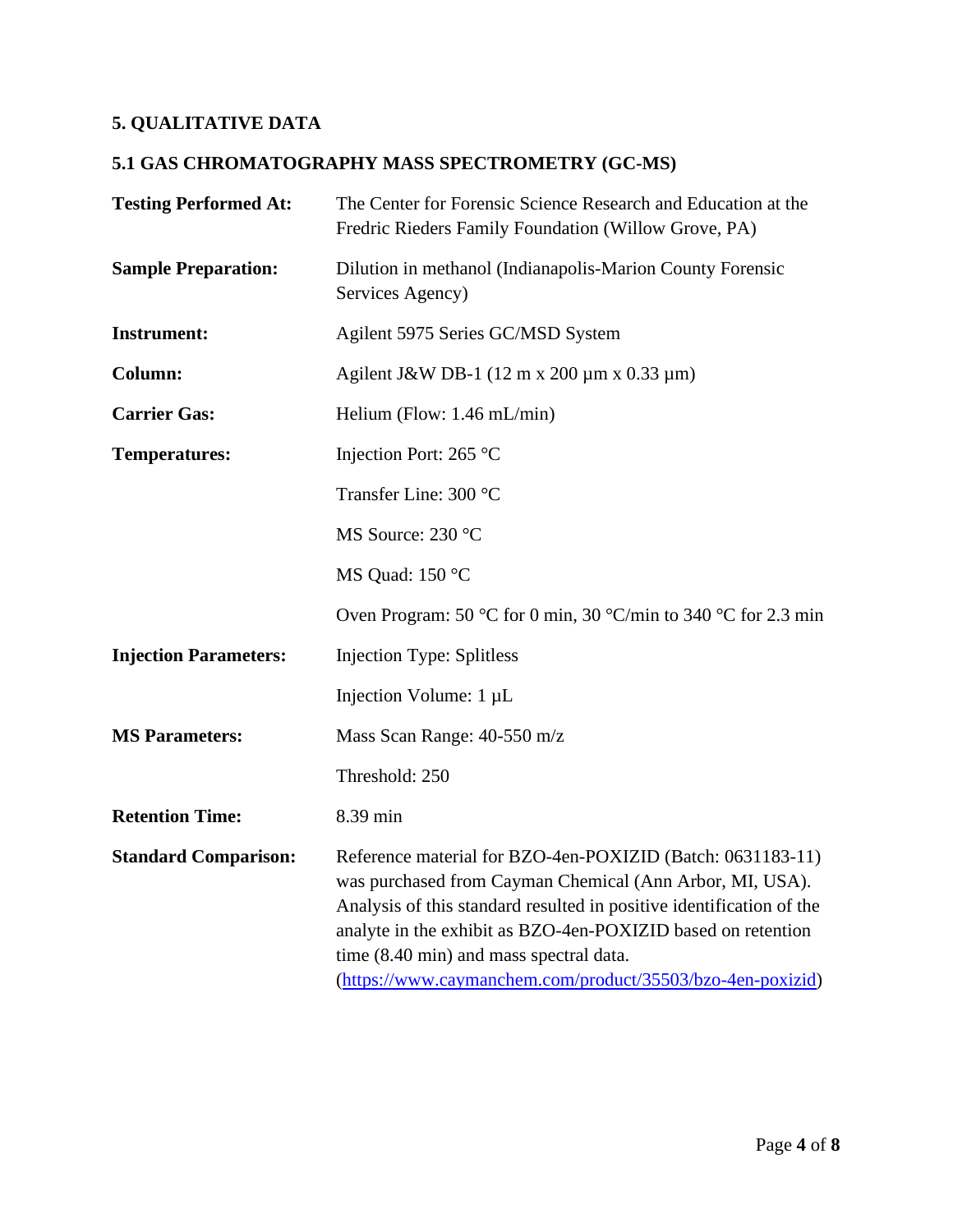

**Extracted Ion Chromatogram: BZO-4en-POXIZID**

*Additional peaks in chromatogram: BZO-CHMOXIZID (9.14 min) [peak at 8.47 mins has identical MS data to BZO-4en-POXIZID, 8.39 min]*

**EI (70 eV) Mass Spectrum: BZO-4en-POXIZID**

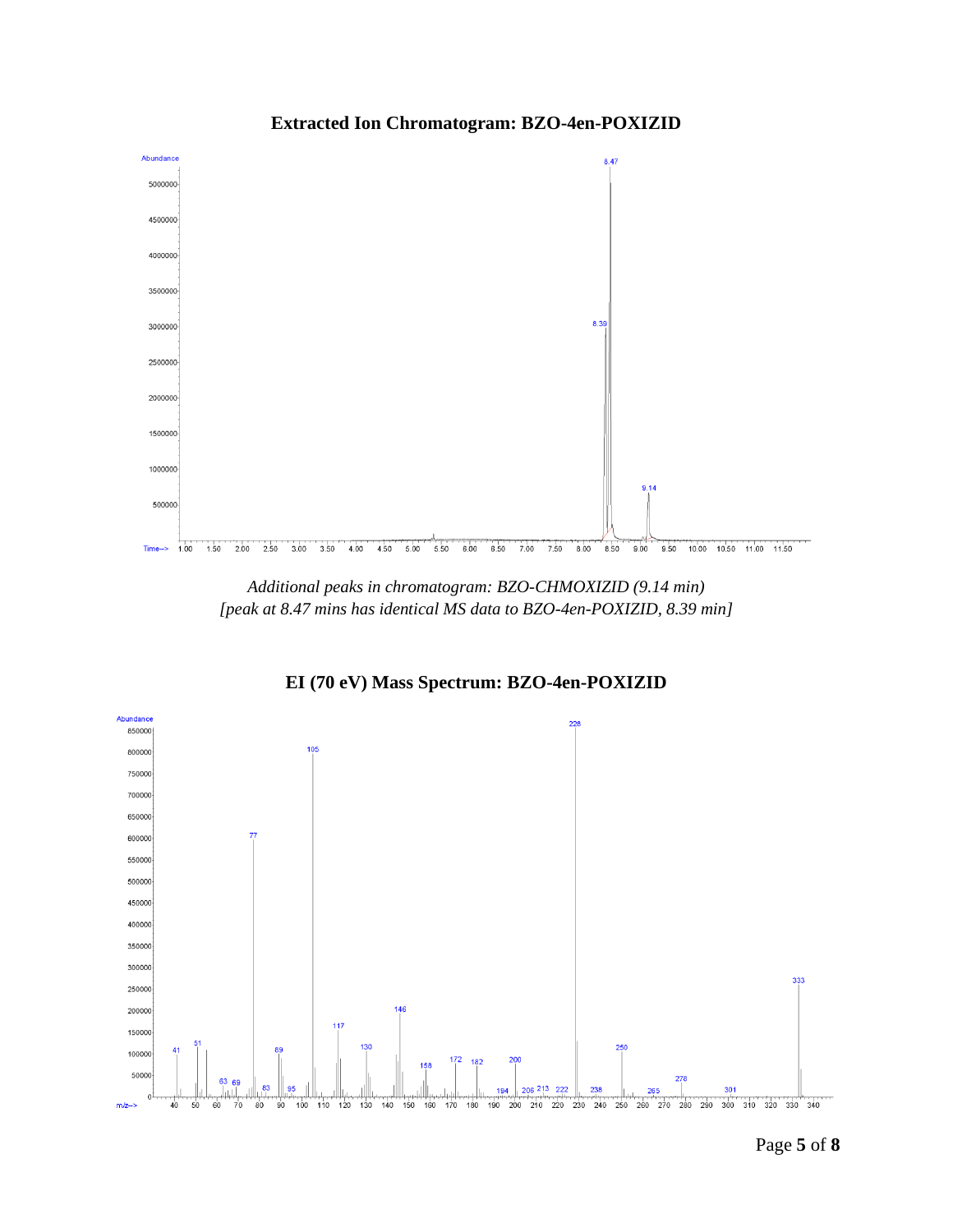# **5.2 LIQUID CHROMATOGRAPHY QUADRUPOLE TIME OF FLIGHT MASS SPECTROMETRY (LC-QTOF)**

| <b>Testing Performed At:</b> | The Center for Forensic Science Research and Education at the<br>Fredric Rieders Family Foundation (Willow Grove, PA)                                                                                                                                                                                                                                                   |
|------------------------------|-------------------------------------------------------------------------------------------------------------------------------------------------------------------------------------------------------------------------------------------------------------------------------------------------------------------------------------------------------------------------|
| <b>Sample Preparation:</b>   | Dilution in methanol (Indianapolis-Marion County Forensic<br>Services Agency) followed by 1:100 dilution of GC-MS sample in<br>mobile phase (CFSRE)                                                                                                                                                                                                                     |
| <b>Instrument:</b>           | Sciex TripleTOF <sup>®</sup> 5600+, Shimadzu Nexera XR UHPLC                                                                                                                                                                                                                                                                                                            |
| Column:                      | Phenomenex <sup>®</sup> Kinetex C18 (50 mm x 3.0 mm, 2.6 $\mu$ m)                                                                                                                                                                                                                                                                                                       |
| <b>Mobile Phase:</b>         | A: Ammonium formate (10 mM, pH 3.0)                                                                                                                                                                                                                                                                                                                                     |
|                              | B: Methanol/acetonitrile (50:50)                                                                                                                                                                                                                                                                                                                                        |
|                              | Flow rate: 0.4 mL/min                                                                                                                                                                                                                                                                                                                                                   |
| <b>Gradient:</b>             | Initial: 95A:5B; 5A:95B over 13 min; 95A:5B at 15.5 min                                                                                                                                                                                                                                                                                                                 |
| <b>Temperatures:</b>         | Autosampler: 15 °C                                                                                                                                                                                                                                                                                                                                                      |
|                              | Column Oven: 30 °C                                                                                                                                                                                                                                                                                                                                                      |
|                              | Source Heater: 600 °C                                                                                                                                                                                                                                                                                                                                                   |
| <b>Injection Parameters:</b> | Injection Volume: $10 \mu L$                                                                                                                                                                                                                                                                                                                                            |
| <b>QTOF Parameters:</b>      | TOF MS Scan Range: 100-510 Da                                                                                                                                                                                                                                                                                                                                           |
|                              | Precursor Isolation: SWATH <sup>®</sup> acquisition (27 windows)                                                                                                                                                                                                                                                                                                        |
|                              | Fragmentation: Collison Energy Spread (35±15 eV)                                                                                                                                                                                                                                                                                                                        |
|                              | MS/MS Scan Range: 50-510 Da                                                                                                                                                                                                                                                                                                                                             |
| <b>Retention Time:</b>       | 9.79 min                                                                                                                                                                                                                                                                                                                                                                |
| <b>Standard Comparison:</b>  | Reference material for BZO-4en-POXIZID (Batch: 0631183-11)<br>was purchased from Cayman Chemical (Ann Arbor, MI, USA).<br>Analysis of this standard resulted in positive identification of the<br>analyte in the exhibit as BZO-4en-POXIZID based on retention<br>time (9.79 min) and mass spectral data.<br>(https://www.caymanchem.com/product/35503/bzo-4en-poxizid) |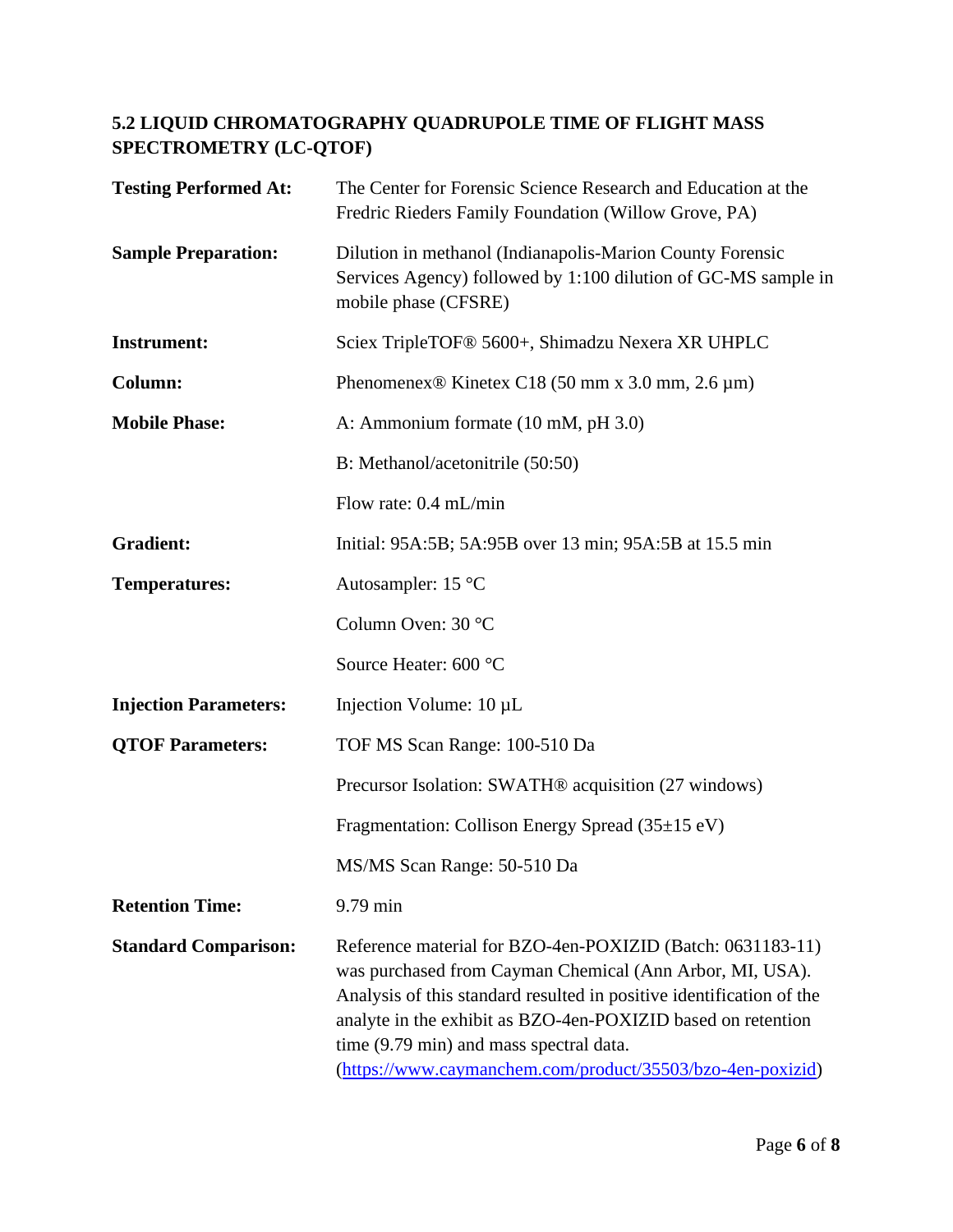

## **Extracted Ion Chromatogram: BZO-4en-POXIZID**